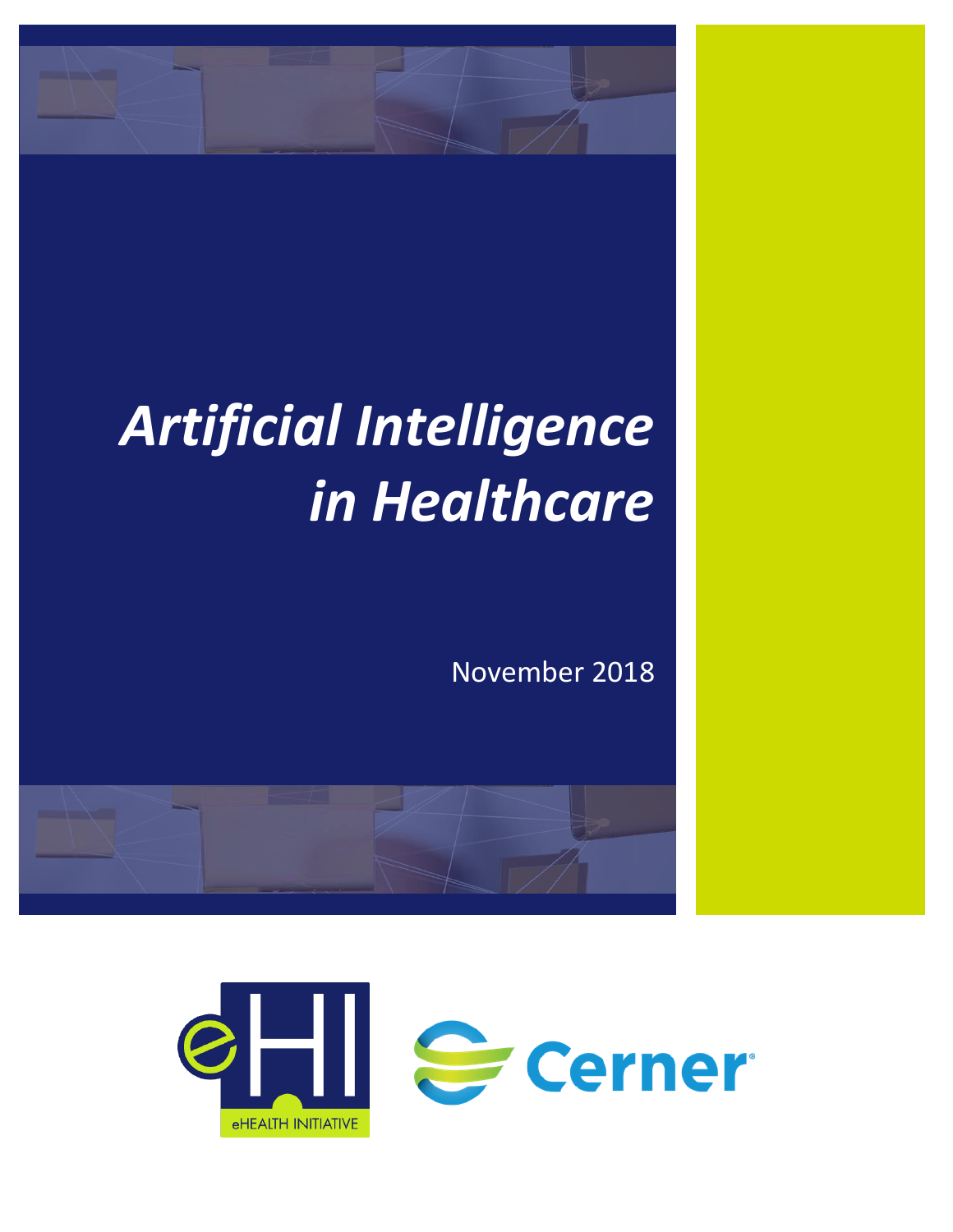#### **THE CASE FOR INTELLIGENCE**

"As a field drowning in information with a life-or-death need to understand it, healthcare is ripe to benefit from AI." 1

*-John Glaser, Ph.D. Senior Vice President of Population Health, Cerner*

Since the inception of electronic health record (EHR) systems, volumes of patient data have been collected, creating an atmosphere suitable for translating data into actionable intelligence. The growing field of artificial intelligence (AI) has created new technology that can tackle large data sets, solving complex problems that previously required human intelligence. As healthcare stakeholders search for innovative solutions to support clinical decision-making and manage patient information across the continuum, AI has the potential to transform care delivery. Early application of AI promotes greater accessibility and actionability of healthcare information, which can result in more clinical breakthroughs, developments in cybersecurity, advances in radiology and the early

detection of chronic conditions. Currently, healthcare organizations are poised to use AI to align their outcomes with achieving the triple aim – improved care experiences, improved population health and reduced per capita costs of care. 2

This paper discusses:

- AI market drivers
- AI types
- Advances and examples from the field
- Considerations for successful adoption of AI

#### **AI MARKET DRIVERS – ECONOMICS & BIG DATA**

**Two key factors are driving the AI market in healthcare and will continue to impact its expansion: economics and the advent of big data analytics.** Although the United States spends more on healthcare than other highincome countries, it has worse health outcomes.<sup>3</sup> Costs, new payment options and a desire to improve health outcomes are the primary economic drivers of the intelligence market. Accenture estimates that key clinical health AI applications can potentially create \$150 billion in annual savings for the U.S. healthcare economy by 2026.<sup>4</sup> As the healthcare system transforms, bringing new payment models that reward providers based on the value, rather than the volume, of services provided, government and commercial payers are requiring providers to assume greater risk. Providers are incentivized to move from reactive "sick care" to proactive "health management," ideally resulting in fewer hospitalizations and readmissions and fewer trips to the emergency department. Providers and healthcare organizations have recognized the importance of AI and are tapping into intelligence tools. Growth in the AI health market is expected to reach \$6.6 billion by 2021<sup>5</sup> and to exceed \$10 billion by 2024.<sup>6</sup> Big data analytics and machine learning (ML) markets are projected to see huge gains in the next 4-5 years. $<sup>7</sup>$ </sup>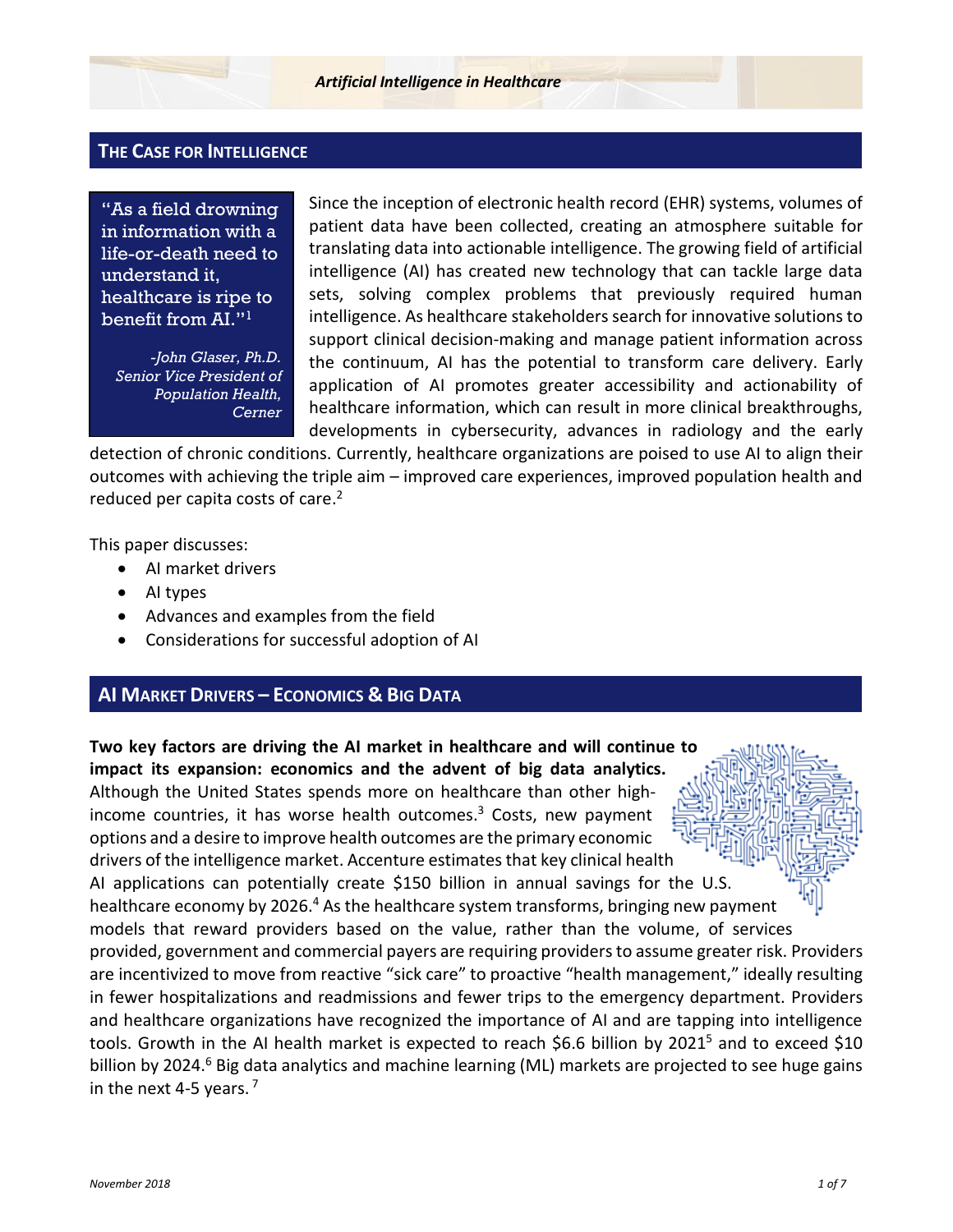#### *Artificial Intelligence in Healthcare*



We are in the age of "big data," where organizations are adopting tools for data orchestration and data mining and analyzing volumes of structured and unstructured data. An improved capacity to collect huge sums of information through EHRs and the Internet of Things (IoT) has led to a demand for big data analytics and AI integration in healthcare services. More

organizations are able to develop and use intelligence applications because it is possible to outsource data storage, leverage advanced theoretical understanding of data, and take advantage of computers that can execute complex tasks at high speeds and low costs. There is also greater demand for enterprise-level tools, as well as a desire for single platforms that combine real-time events and streaming data with other stored data. In a recent Healthcare IT News/HIMSS Analytics survey, healthcare organizations indicated their belief that AI will have the most substantial initial impact in the areas of population health, clinical decision support, patient diagnosis and precision medicine.<sup>8</sup>

# **TYPES OF ARTIFICIAL INTELLIGENCE**

Artificial intelligence (AI), machine learning (ML) and deep learning (DL) enable healthcare organizations to analyze an immense volume and variety of data. They also facilitate progressively deeper insights which lead to proactive care, reduced future risk and streamlined work processes. While interrelated and often used interchangeably, the terms AI, ML and DL refer to distinct aspects of intelligence. AI is a broad concept that houses ML but includes other applications, while DL is a subset of ML. It is important to understand the relationship between the technologies.

#### *Artificial intelligence (AI)*

AI technologies enable computers to sense, comprehend, act and learn in a manner more analogous to humans. AI is the overarching term for multiple technologies which allow



*Photo Source[: Seema Singh](https://towardsdatascience.com/cousins-of-artificial-intelligence-dda4edc27b55)*

machines to independently solve problems they have not been programmed to address.

#### *Machine Learning (ML)*

ML is a subset of AI that uses algorithm models to achieve the concept of AI. As the algorithms are exposed to new data, they independently adapt over time and modify themselves to perform better in the future. The machines are literally learning as they process information. This process enables AI algorithms to choose activities with the highest likelihood of success. Sources of data for ML include, but are not limited to, medical claims, EHRs and biometric readings.

#### *Deep Learning (DL)*

DL is a type of machine learning that uses multiple layers of networks, including abstract layers not designed by human engineers, to discover patterns in data. This technique helps to give structure to unstructured data and enables machines to learn to classify data without assistance.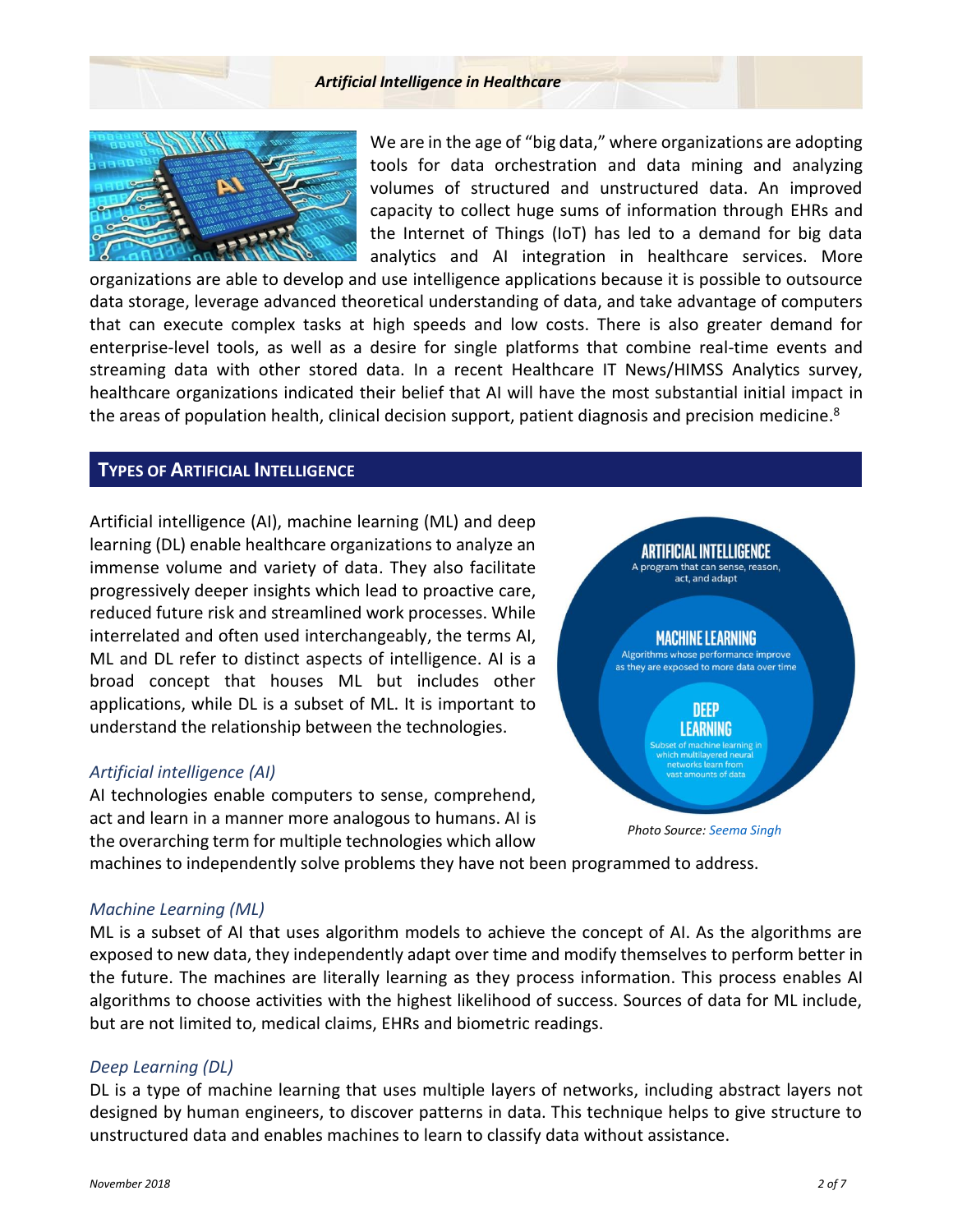#### **ADVANCES AND EXAMPLES FROM THE FIELD**

According to JASON, an independent scientific advisory group that advises the government, AI is playing a growing role in transformative changes in health and healthcare, both in and out of the clinical setting. AI is shaping the future of public health, community health and healthcare delivery from a personal level to a system level. JASON's 2017 study stated that the extent of the opportunities and limitations of AI are just beginning to be explored, but AI is already playing a significant role in medical imaging and clinical practice. The report details AI's uses for diabetic retinopathy, dermatological classification of skin cancer and computational advances in coronary artery disease. 9

"AI will not be competing with humans but augmenting what they do best." [12](#page-3-0)

*-Jim Massey, Innovator Healthcare Advisory Practice Cerner Middle East*

<span id="page-3-0"></span>Experts stress the role of AI in healthcare to supplement and enhance human judgment, not replace physicians and staff. With the automation of clinical documentation, administrative workflow assistance, image analysis, virtual observation and patient outreach, AI is ready to support physicians, customer service representatives and administrative staff. AI can augment processes using automation, to reduce the staff required to monitor patients, while filling gaps in healthcare labor shortages. It can also lower operational costs and make patient care more efficient. In addition to imaging and workflows, Forbes believes AI will be most beneficial in three other areas, physician's clinical judgment and diagnosis, AI-assisted robotic surgery and virtual nursing assistants.<sup>10</sup> These areas dovetail with

Accenture's finding of the top ten AI applications to create healthcare *savings* by 2026. 11 12



Identifying patients at risk of disease, readmissions and hospitalizations; deciphering appropriate interventions based on clinical information; exploring alternative care plans; monitoring and supporting the management of high-risk populations; and detecting correlative risk factors for better disease management are all areas intelligence can greatly impact. Intelligence affords the ability to spot trends and patterns across certain groups, monitor overall plan performance across populations and take advantage of a variety of data types, such as social determinants of health, environmental, genomic and behavioral health. Predictive and descriptive analytics, in particular, can improve efficiency of care and population and disease management.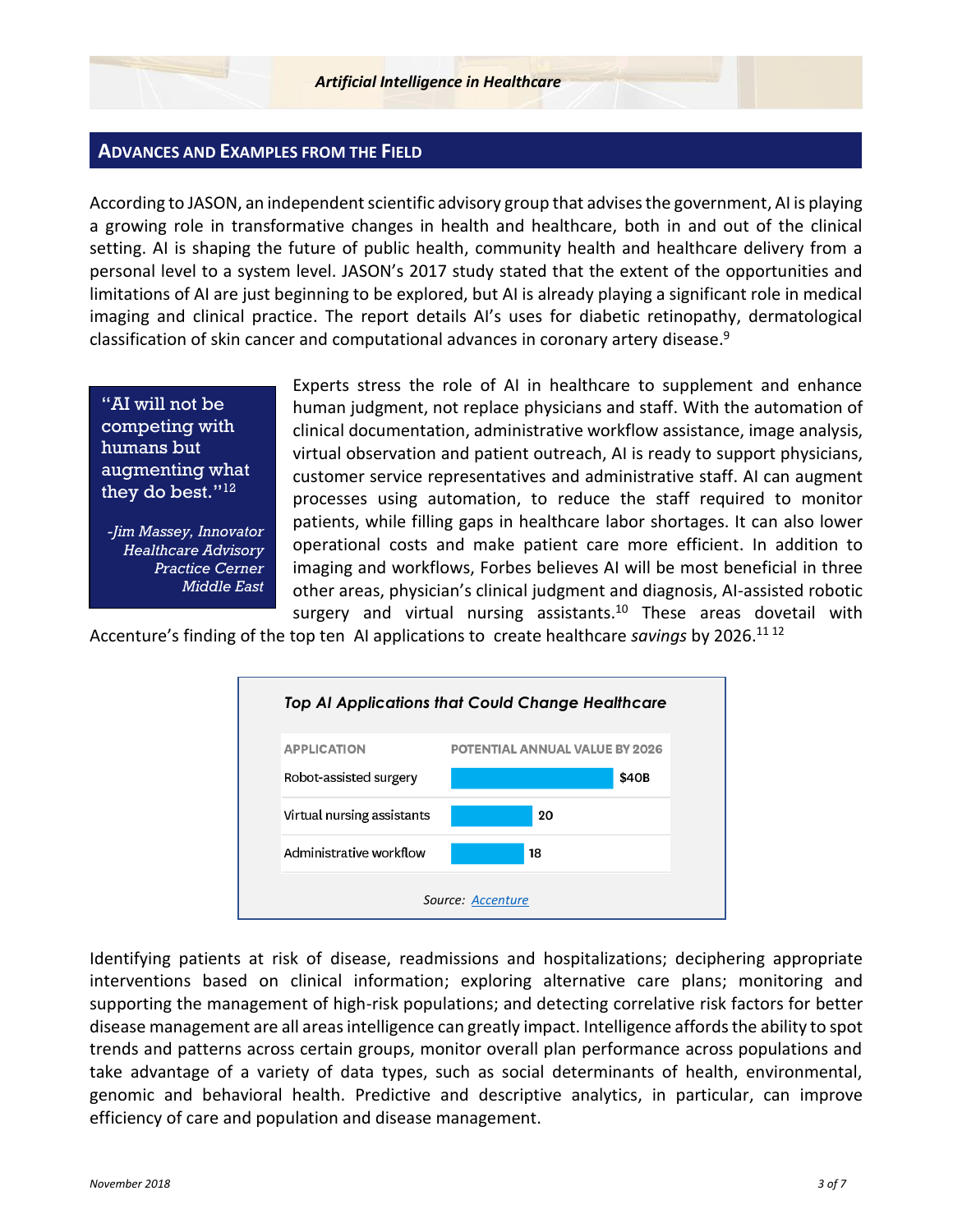# *Robotics in surgical procedures*

As robotic-guidance becomes more common in spine surgery, there has been a growing body of literature on the technology's accuracy, reduction of intraoperative radiation and surgical efficiency. A study of 379 orthopedic patients showed that Mazor Robotics' AI-assisted robotic technology reduced surgical complications five-fold compared to freehand surgeons.<sup>13</sup>

Researchers from the University of Oxford completed the first successful trial of robot-assisted retinal surgery. Twelve patients that required dissection of the retina were randomly assigned to either undergo robot-assisted or manual surgery under general anesthesia. Although the AI assisted surgery took longer, surgical outcomes were equally successful in the robotic and manual surgery groups.<sup>14</sup>

# *Analytics to reduce readmission rates*

Children's Hospital of Orange County (CHOC) developed a machine learning model to identify patients at risk for unplanned 30-day readmission. The tool enables CHOC's care management staff, physicians and others on the care team to proactively focus on patients categorized as having a high or moderate risk of being readmitted, prior to their initial hospital discharge. Their model outperforms any other readmission model in pediatrics.<sup>15</sup> In the context of CHOC's patient population, more than 50 percent of patients labeled as a high readmission risk were in fact readmitted. Moving forward, CHOC is developing interventions for these patients and evaluating which interventions are most effective in preventing readmissions.<sup>16</sup>

# *Virtual observations to reduce patient falls and operational costs*

Between 700,00 and 1,000,000 people in the United States suffer from preventable falls in the hospital every year. These falls contribute to a range of complications and increased healthcare utilization.<sup>17</sup> In 2016, Atrium Health implemented a 3D-motion tracking camera system, based on AI that monitorsfallrisk patients at Carolinas Rehabilitation hospitals. The system enables the hospital to observe 12 patients at a time with one staff member at the centralized monitoring station, reducing costs of sitters, restraints and net beds. The motion detector alerts the monitoring technician of patient movement, prompting a recording asking the patient to return to bed; two-way audio communication with nurses; and bedside assistance with the care team. Since implementation of the system, there have been zero falls for the patients observed, while the overall unassisted fall rate fell 51 percent.<sup>18</sup>

# *Algorithms for chronic condition management*

Truman Medical Centers (TMC) of Kansas City Missouri has implemented chronic condition management programs using machine learning predictive models to improve patient engagement and health outcomes. TMC is specifically targeting groups of individuals with conditions such as heart failure and diabetes. Algorithms configured in a population health management program identify select groups of patients that could benefit from enhanced health monitoring. The platform aggregates and analyzes the health information of those participating. Data is collected through remote patient monitoring kits given to participants. The devices are connected to the patient's individual EHR and automated alerts of patterns are sent to care teams. These near real-time analytics provide care teams with a more comprehensive picture of patients' health and help TMC proactively intervene with essential treatment plans. 19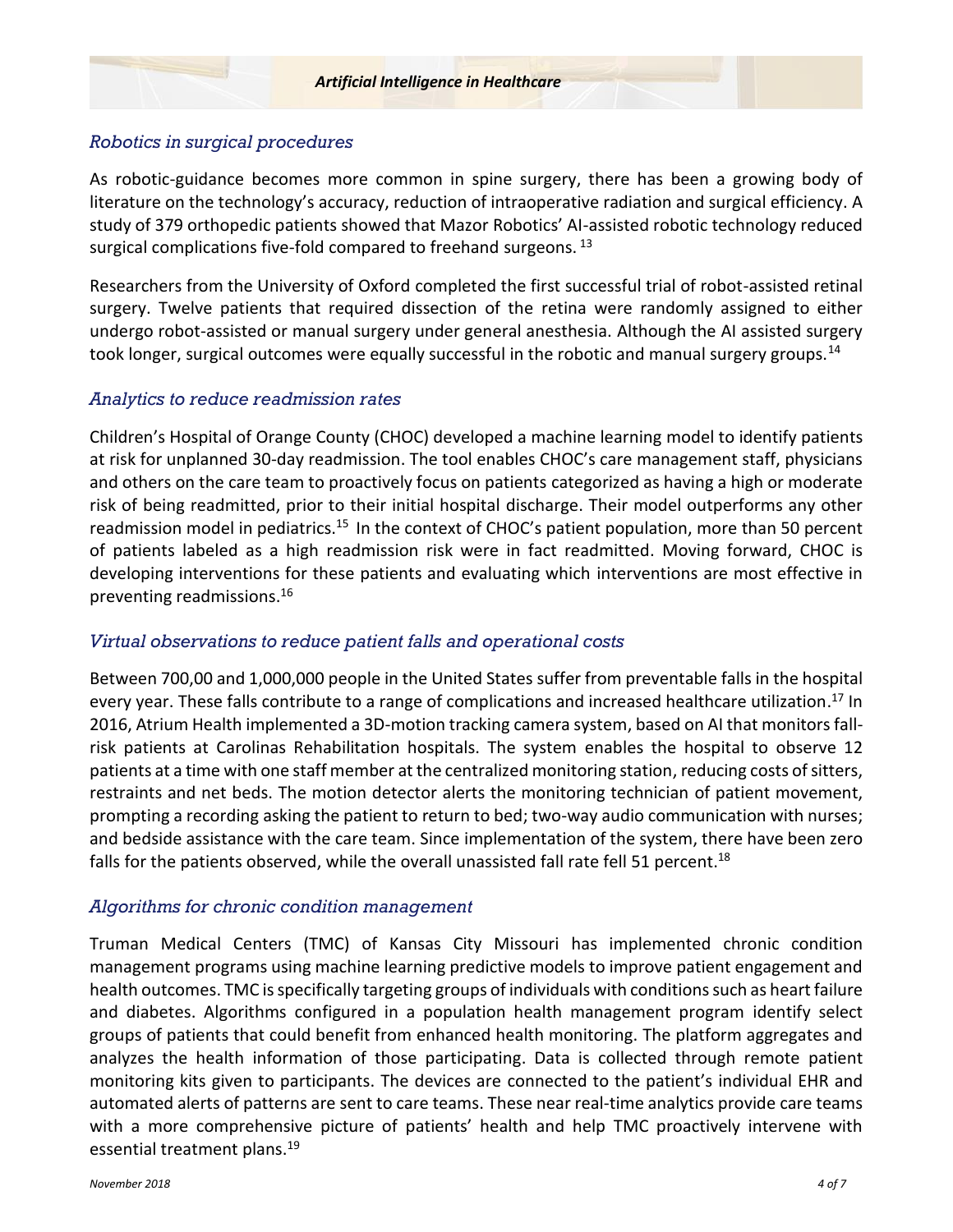# **CONSIDERATIONS FOR SUCCESSFUL ADOPTION OF AI**

As the AI market continues to evolve and new best practices are established, there are challenges and unique considerations for the successful technology adoption. Providers must consider how patient privacy and security will be protected and how to:

- Take advantage of unstructured data
- Deal with limited access to high-quality and unbiased data sets
- Utilize high-performing and reliable network capabilities
- Verify performance
- Implement data governance strategies
- Develop and adopt new staffing and training strategies
- Find a balance between costs and potential benefits

#### *Institutional readiness and network capabilities*

For AI to be useful, employees and a workforce culture ready to embrace AI are necessary. Employees must be equipped to use the technology and providers must be confident that their network is highperforming and reliable. Advancements in edge computing, personal medical devices and IoT that support AI systems require organizations to consider the ability of their networks to handle data of varying sizes in real-time.

#### *Ethical standards for privacy and safety*

As advancements in AI lead to increased vulnerabilities and growth in potential cyberattacks, a clear focus on safeguarding patient information, establishing ethical standards and improving cybersecurity must be maintained. Organizations need to strengthen permission protocols for sharing and using data that flows across disparate systems as much as they need aggressive security measures, such as risk assessments that demonstrate threats, evaluate likelihood of occurrence and recommend changes.

#### *Data governance*

Data governance is necessary for all healthcare organizations, regardless of their intelligence status. Developing clear, consistent, and standardized policies and procedures for creating and managing data should be an organizational priority. As AI algorithms are forming and learning, they require trustworthy, reliable, accurate and accessible data. Data governance empowers users to trust the predictions of analytics models in their decision-making because there is certainty that the data and algorithms can be trusted.

#### *Data types*

Although most organizations utilize structured data in predictive algorithms, unstructured data is frequently richer and more multifaceted. Unstructured data may be more difficult to navigate, but valuable patient information is often "trapped" in an unstructured format. This type of data includes physician and patient notes, e-mails and audio voice dictations. Unstructured data can lead to a plethora of new insights and, using AI to convert unstructured data to structured data enables

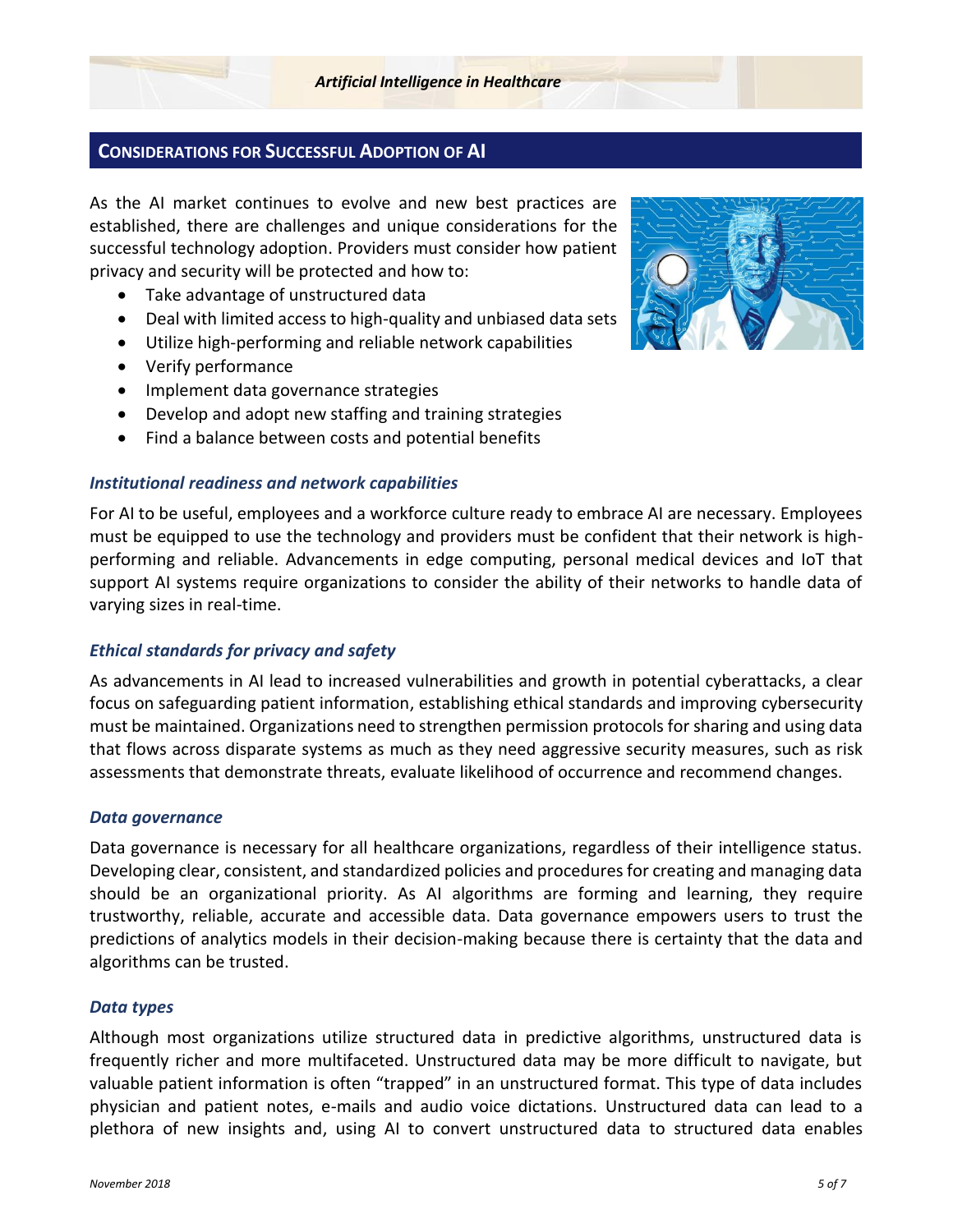healthcare providers to leverage automation and technology to enhance processes, improve patient care and monitor the AI system for challenges.

# *Access to high-quality, unbiased data*

While quality data may be difficult to access due to privacy concerns, HIPAA regulations, or the pure messiness of data, access to high-quality, unbiased data sets is critical to the success of AI in healthcare. Robust, curated data sets allow for training in particular applications and are essential. A lack of data curating will hinder AI training and cause inaccurate diagnoses. Unbiased data is a safeguard against algorithms that skew data against vulnerable or underrepresented groups.

# *Evaluation of technology models*

Before implementing AI technology into clinical practice, organizations should verify the performance of their models for their settings and question if the technology performs at least as well as the existing, standard approach. The technology should be evaluated for its ability to promote quality of care, improve clinician work satisfaction and lower costs. It can be harder to evaluate intelligence for certain health conditions. For instance, models can be less accurate due to lack of data for rare or recurring forms of cancer. Those training the intelligence may find it difficult to keep up with treatments that are quickly evolving.<sup>20</sup>

### *Cost*

The benefits of AI and advanced analytics can be substantial to some providers. Long-term investments in intelligence technology tend to outweigh the costs of investments to build, maintain and repair emerging technologies. By embracing the future of intelligence, organizations can profit from many benefits, including fast and accurate diagnostics, reductionsin human error and lowered administrative costs.

# **CONCLUSION**

In a time of rapid healthcare transformation, health organizations must quickly adapt to evolving technologies, regulations and consumer demands. AI offers the industry incredible potential to learn from past experiences and make better decisions in the future. AI, ML and DL can assist with proactive patient care, reduced future risk and streamlined work processes. The continued emphasis on cost, quality and care outcomes will perpetuate the advancement of AI technology to realize additional adoption and value across healthcare.

# **ABOUT THIS PAPER**

Through the support of the Cerner Corporation, this paper was written by e-Health Initiative. e-Health Initiative a Washington DC-based, independent, non-profit organization whose mission is to drive improvements in the quality, safety, and efficiency of healthcare through information and information technology.